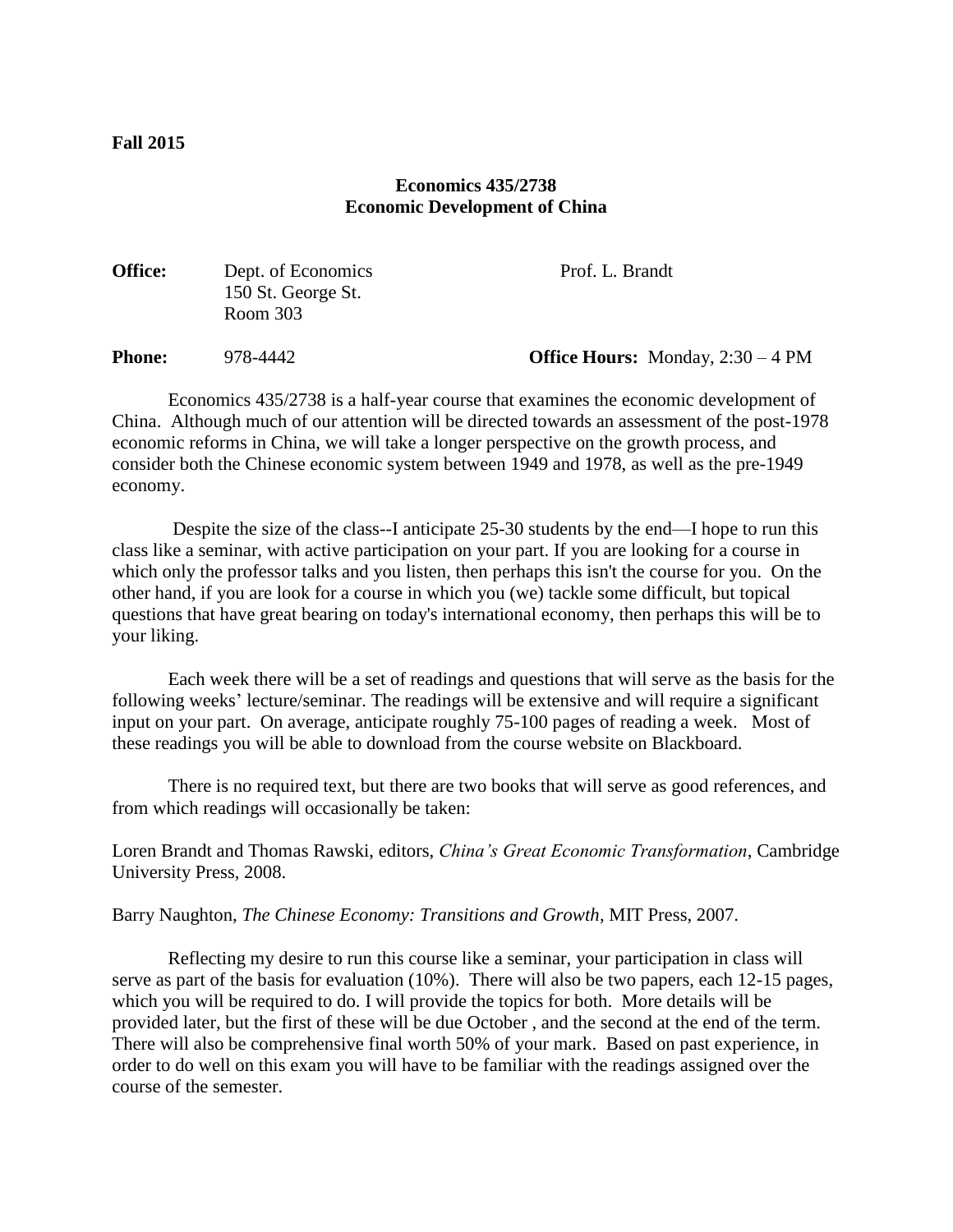#### **Part I: Background Reading: Economic Growth and Institutions** (Week 1)

Daron Acemoglu, Simon Johnson and James Robinson, "Institutions as a Cause of Long-run Economic Growth", *Handbook of Development Economics*.\*

William Easterly, *The Elusive Quest for Growth*, Chapters 3, 4, 8 and 9.\*

Douglas North, *Institutions, Institutional Change and Economic Performance*, Chapters 1 and  $12. *$ 

### **Part II: Historical Background of China** (Weeks 2 and 3)

### **The Great Divergence? (**Week 2)

Loren Brandt, Debin Ma, and Thomas Rawski, "From Divergence to Convergence: Reevaluating the History behind China's Economic Boom", *Journal of Economic Literature*, 2014, 52(1), 45-123 (pp 45-92 only).\*

Angus Maddison, *Chinese Economic Performance in the Long-run*, 1998, pp. 19-38.\*

Joel Mokyr, *The Lever of Riches*, pp. 209-238.\*

Dwight Perkins, *Agricultural Development in China*, pp. 5-11, 13-36, and 182-191.\*

Kenneth Pomeranz, *The Great Divergence*, pp 1-27, 211-96.\*

# **China's Opening and the Late-19th and Early 20th Century** (Week 3)

Loren Brandt, *Commercialization and Agricultural Development in China*, 1990. pp. 14-38.

Shannon Brown, "The Ewo Filature: A Study in the Transfer of Technology to China in the 19th Century," *Technology and Culture*, pp. 550-568. \*

Sherman Cochran, *Encountering Chinese Networks*, 2000, pp. 117-146.

Debin Ma, "Between Cottage and Factory: The Evolution of Chinese and Japanese Silk-Reeling Industries in the Latter Half of the Nineteenth Century", *Journal of the Asia Pacific Economy*, 2005, 10(2), 195-213.\*

Debin Ma, "Why Japan, not China, was the First to Develop in East Asia: Lessons from Sericulture, 1850-1937," *Economic Development and Cultural Change*, pp. 369-94. \*

Dwight Perkins, "Government as an Obstacle to Industrialization: The Case of 19th Century China," *Journal of Economic History*, 27.4 (1967), pp. 478-492.\*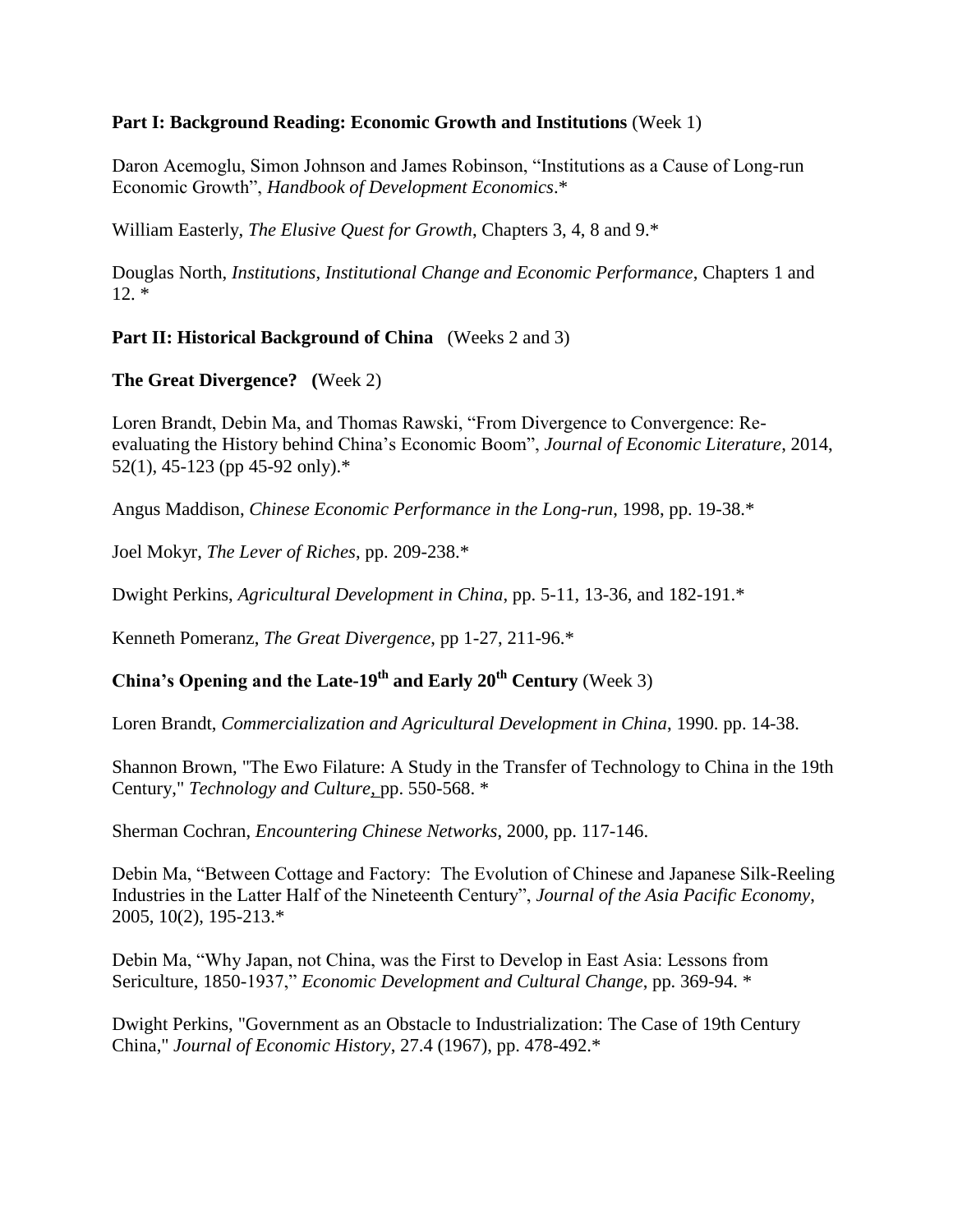Thomas Rawski, *Economic Growth in Prewar China*, chapters 1 and 6.\*

### **Spillovers** (Week 3)

Ruixue Jia, "The Legacies of Forced Freedom: China's Treaty Ports", *Review of Economics and Statistics*, 2014, 96.4, pp. 596-608.

Ying Bai and James Kung, "Diffusing Knowledge While Spreading God's Message: Protestantism and Economic Prosperity in China, 1840-1920," 2014. *Journal of the European Economic Association.*

### **Part III: The Maoist Period and the Era of Economic Planning**

#### **Institutions and Structure** (Week 4)

Barry Naughton, *Growing out of the Plan*, chapter 1.\*

Barry Naughton, "The Third Front: Defense Industrialization in the Chinese Interior", *China Quarterly*, September 1988, pp. 351-86.\*

Frederick Crook, The Commune System in the PRC, 1963-1974," in US Congress Joint Economic Committee, *China: A Reassessment*.\*

Nicholas Lardy, *Agriculture in China's Modern Economic Development*, Chapter 2, pp. 18-21 and 30-97.\*

#### **Assessment** (Week 4)

Robert Field, "Slow Growth of Labor Productivity in Chinese Industry, 1952-1981," *China Quarterly*, 96 (December 1983).

Nicholas Lardy, "Consumption and Living Standards in China, 1978-1983," *China Quarterly*, 96 (December 1983).

Barry Naughton, "The Pattern and Legacy of Economic Growth in the Mao Era," in J. Kallgren, K. Lieberthal, R. MacFarquhar and F. Wakeman, eds., *Perspectives on Modern China: Four Anniversaries*, 1991.

Anton Cheremukin, Mikhail Golosov, Sergei Guriev and Aleh Tsyvinski, "The Economic of the People's Republic of China."\*

Thomas Rawski and Dwight Perkins, "Forecasting China's Economic Growth to 2025", in Brandt and Rawski, pp. 829-845.\*

# **The Economics of the GLF** (Week 5)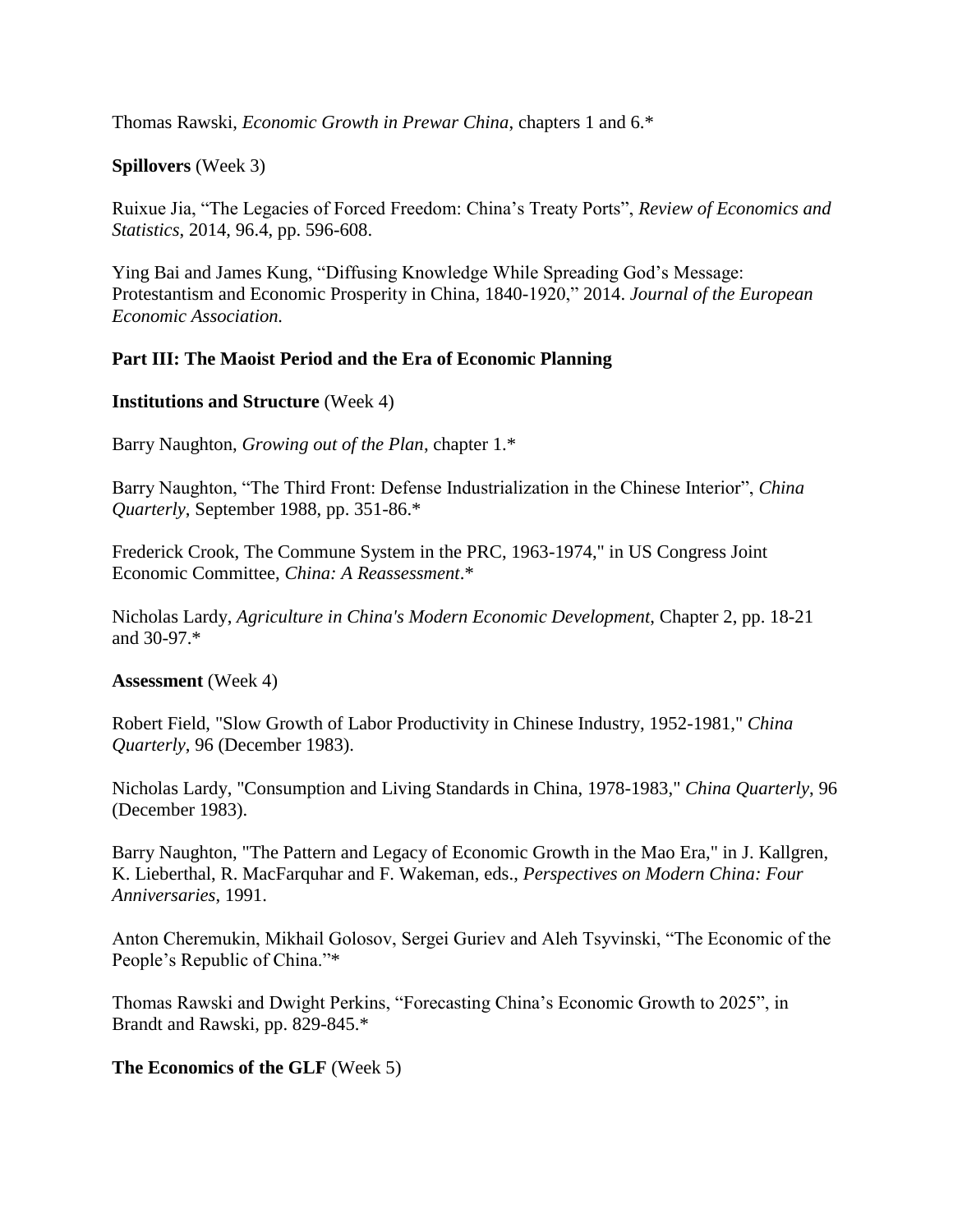Chang, Gene Hsin and Guanzhong James Wen. 1997. "Communal Dining and the Chinese Famine of 1958-1961." *Economic Development and Cultural Change*. 46.1, pp. 1-34.

Kung, James Kai-sing and Chen Shuo. 2011. "The Tragedy of the Nomenklatura: Career Incentives and Political Radicalism during China's Great Leap Famine." *American Political Science Review*, 105, pp 27-45.

Lin, Justin Yifu and Dennis Tao Yang. 2000. "Food Availability, Entitles and the Chinese Famine, 1959-1961." *Economic Journal.*

Meng, Xin, Nancy Qian and Pierre Yared. 2013. "The Institutional Causes of China's Great Famine, 1959-1961", Forthcoming, *Review of Economic Studies.*

Wei, Li and Dennis Tao Yang. 2005. "The Great Leap Forward: Anatomy of a Central Planning Disaster." *Journal of Political Economy*.

Frank Dikotter, *Mao's Great Famine: The History of China's Most Devastating Catastrophe, 1958-1962*.

### **Part IV: Economic Reform in China**

What motivated economic reform? How do you go about reforming a socialist economy? What has been the nature of the reforms in key sectors of the economy, e.g. rural, urban, international? The changes in political institutions? What impact have the reforms had on productivity, income distribution, and economic structure? How has the transition in China differed from that in Eastern Europe?

#### **Framework and Debates** (Week 6)

Loren Brandt, Debin Ma and Thomas Rawski, "From Divergence to Convergence", pp.

Barry Naughton, "The Political Economy of China's Economic Transition", in Brandt and Rawski.\*

Dwight Perkins, "Reforming China's Economic System," *Journal of Economic Literature*, 26 (June 1988).\*

Xu, Chenggang, "The Fundamental Institutions of China's Reforms and Development", *Journal of Economic Literature*, 2011.\*

Zhu, Xiaodong, "Understanding China's Growth: Past, Present, and Future", *Journal of Economic Perspective*, 2012.\*

# **Comparative Perspectives** (Week 6)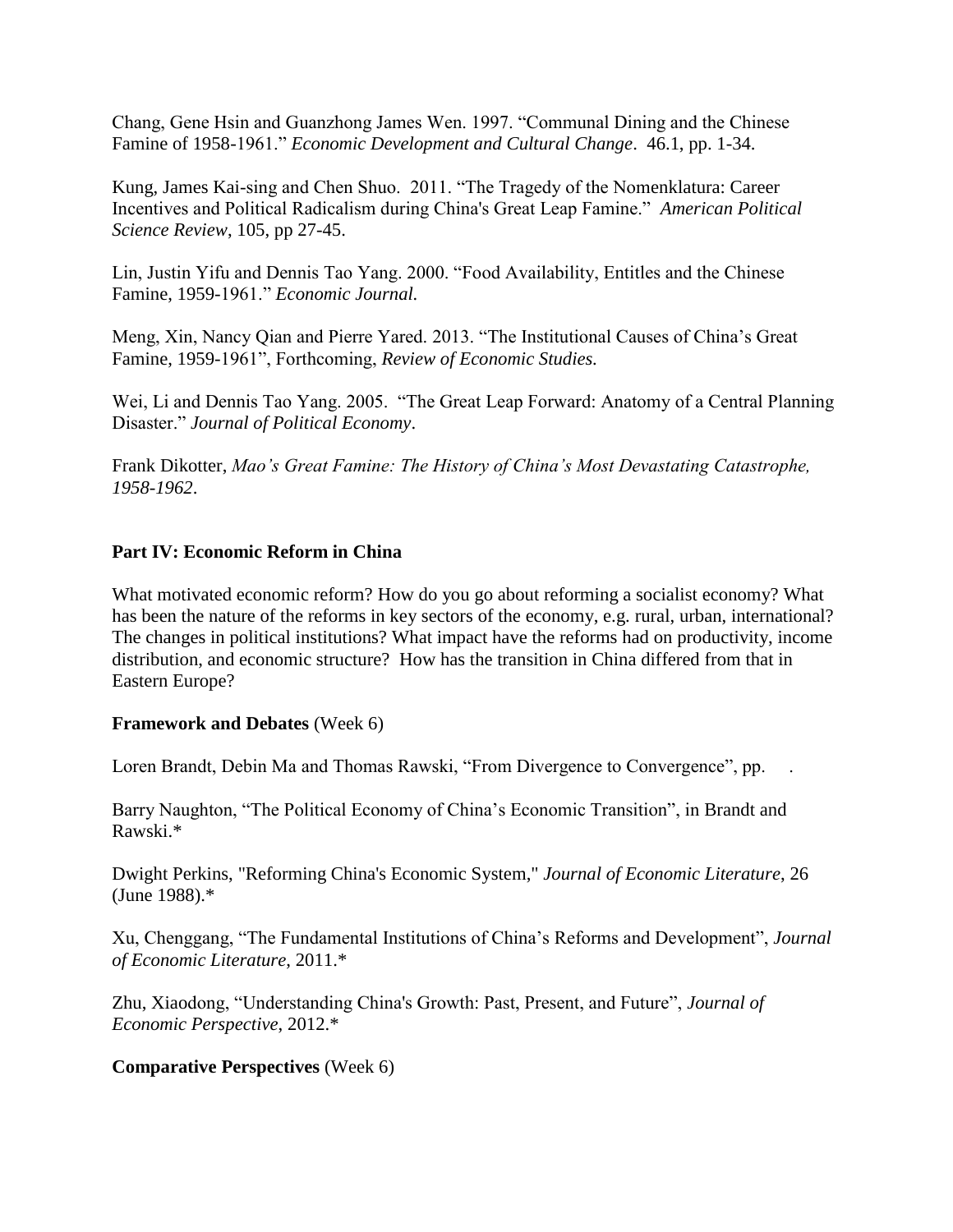Gerard Roland, "The Political Economy of Transition," *Journal of Economic Perspectives* Winter, 2002.\*

Jan Svejnar, "Transition Economies: Performance and Challenges", *Journal of Economic Perspectives*, Winter, 2002.\*

Qian Yingyi, "The Process of China's Market Transition", Journal of Institutional and Theoretical Economics, 1997.

# **Reform of the Rural Sector and Agriculture** (Week 7)

What is the role of agriculture in the development process? How did the introduction of the Household Responsibility System affect agriculture and the rural sector? Where did the TVEs come from?

# **Agricultural Reforms**

Du Runsheng, "The Course of China's Rural Reform", in *Narratives of Chinese Economic Reforms*.

Justin Lin, "Rural Reforms and Agricultural Growth in China, *American Economic Review*, 82.1 (1992).

Jean Oi, *State and Peasant in Contemporary China*, chapter 9.

Terry Sicular, "Redefining State, Plan and Market: China's Reforms in Agricultural Commerce," *China Quarterly*, v. 144, December 1995, pages 1020-46.

Dali Yang, *Calamity and Reform in China*, 1996, chapter 6.

Jikun Huang, Keiro Ostuka, and Scott Rozelle, "The Role of Agriculture in China's Economic Development", in Brandt and Rawski.

# **Rural Industry and the Rise of TVEs**

Loren Brandt, Hongbin Li and Joanne Roberts, "Banks and Enterprise Privatization in China", *Journal of Law, Economics and Organization*, 2005.

William Byrd and Alan Gelb, "Township, Village and Private Industry in China's Economic Reforms," Working Paper, World Bank, 1990.\*

Che, Jiahua and Yingyi Qian, "Institutional Environment, Community Government, and Corporate Governance: Understanding China's Township-Village Enterprises," *Journal of Law, Economics and Organization*, v 14, n1, pp. 1-23.\*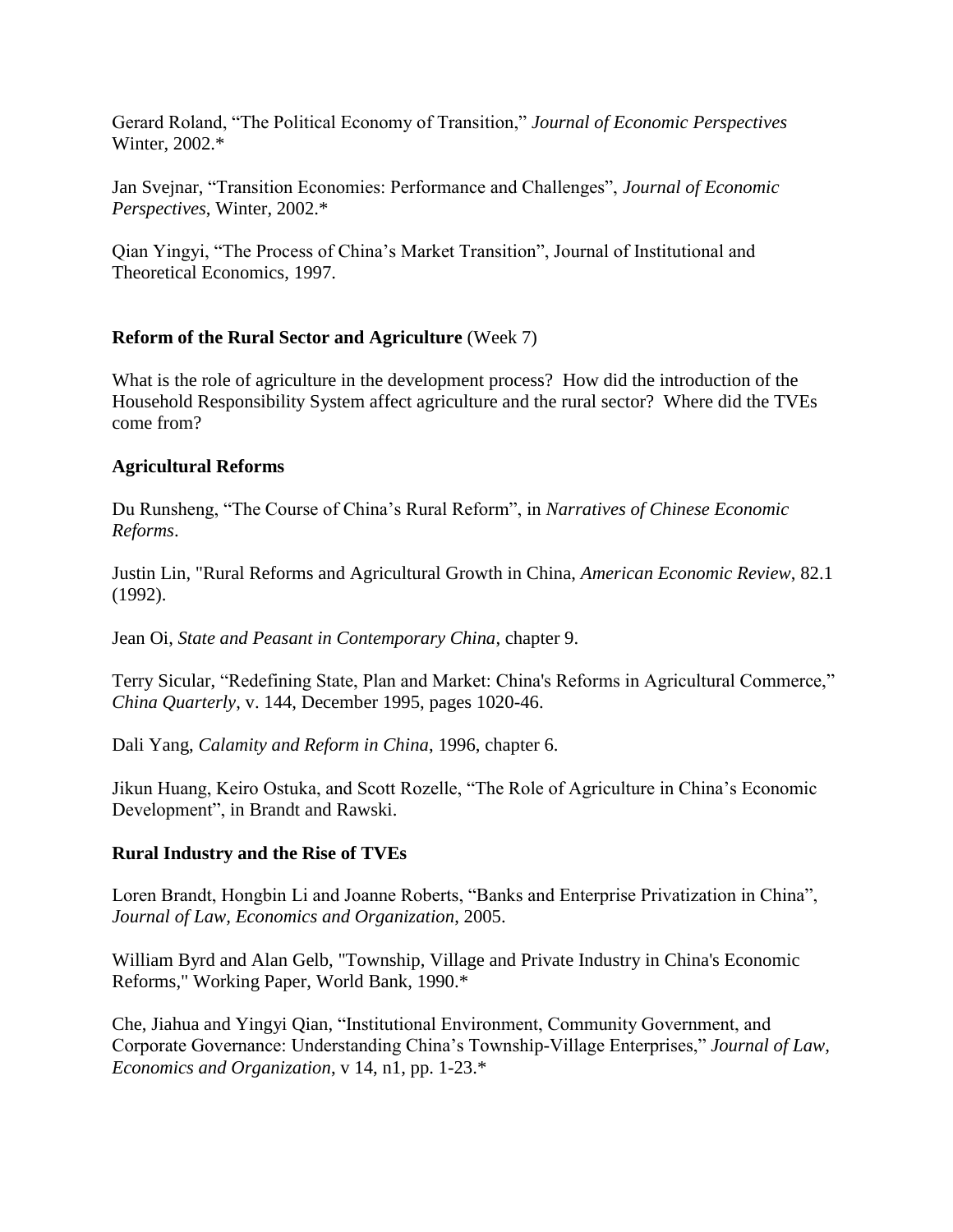Jin, Hehui and Yingyi Qian, "Public versus Private Ownership of Firms: Evidence from Rural China," *Quarterly Journal of Economics*, v. 113, n3, pp. 773-808.\*

Susan Whiting, *Power and Wealth in Rural China*, chapter 4.\*

### **SOE Reform and the Restructuring of Industry** (Week 8)

Loren Brandt, Johannes Van Biesebroeck, and Yifan Zhang, "Creative Accounting or Creative Destruction", *Journal of Development Economics*, 2012.

Loren Brandt, Thomas Rawski and John Sutton, "China's Industrial Development" in Brandt and Rawski. \*

Gary Jefferson and Thomas Rawski, "Enterprise Reform in China," *Journal of Economic Perspectives*, 8.2 (Spring 1994), pp. 47-70.\*

Janos Kornai, "The Soft-budget Constraint," *Kyklos*, 39.1(1986).\*

Lardy, *China's Unfinished Revolution*, Chapter 2.

Barry Naughton, *Growing Out of the Plan*, chapters 3 and 6.\*

Susan Shirk, *The Political Logic of China's Economic Reforms*, 1993, chapters 10, 11.

Edward Steinfeld, *Forging Reform in China*, chapter 4.

# **China's Opening, Foreign Trade Sector Reform, WTO and the RMB** (Week 9)

Key Questions: How important is the world economy to China? How important is China to the world economy? What impact have foreign trade reforms had on the rest of the economy? What can we expect with respect to the internationalization of the RMB?

Lee Branstetter and Nicholas Lardy, "China's Embrace of Globalization", in Brandt and Rawski.\*

Yasheng Huang, *Selling China*, pp. 1-51.

Nicholas Lardy, *Foreign Trade and Economic Reform in China, 1978-1990*, chapters 3 and 5.\*

Nicholas Lardy, *Integrating China into the Global Economy*, 2002, chapters 2 and 4.

Barry Naughton, "China's Emergence and Prospects as a Trading Nation," *Brookings Papers on Economic Activity*, 2, pp. 273-343.

World Bank, *Reform of the Foreign Trade Sector in China*, 1994.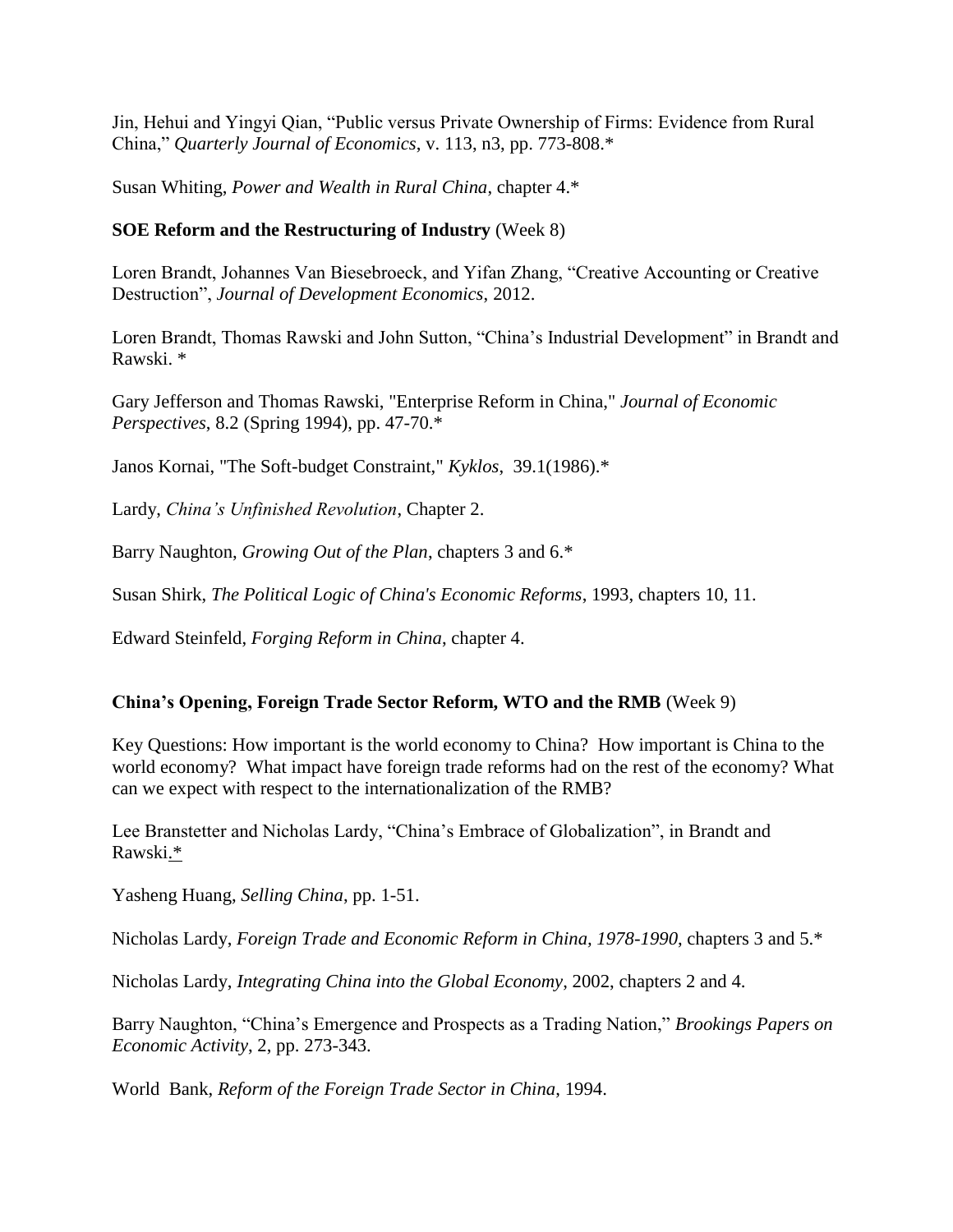Peter Schott, "The Relative Sophistication of Chinese Exports", *Journal of Economic Policy*, 2008.

Roberty Minikin and Kelvin Lau, *The Offshore Renminbi: The Rise of the Chinese Currency and its Global Future*, 2013.

### **China's Financial System and the Role of Financial Repression** (Week 10)

Loren Brandt and Xiaodong Zhu, "China's Banking System", in *Chinese Finance at the Crossroads*, ed. Charles Calomeri, 2007.

David Dollar and Shangjin Wei, "Das Wasted Kapital".

Nicholas Lardy, *China's Unfinished Revolution*, chapters 3-4.

Michael Martin, "China's Banking System", 2012.

Kelle Tsai, *Back Alley Banking*, 2002, chapter 2.\*

Carl Walter and Fraser Howie*, Red Capitalism: The Fragile Financial Foundation of China's Extraordinary Rise*, 2010, chapters 2 and 3.\*

Joe Zhang, *Inside China's Shadow Banking: The Next Sub-prime Crisis?* 2013.

# **China's Economic Growth Dynamics (Week 11)**

Loren Brandt and Zhu Xiaodong, "Redistribution in a Decentralizing Economy: Growth and Inflation in Chinese under Reform, *Journal of Political Economy*, 2000.\*

Changtai Hsieh and Peter Klenow, "Misallocation and Manufacturing TFP in China and India", *Quarterly Journal of Economics*. 2006.\*

Hehui Jin, Yingyi Qian, and Barry Weingast, "Regional Decentralization and Fiscal Incentives: Federalism, Chinese Style", *Journal of Public Economic*s, 2005.

Song, Zheng Michael, Storesletten, Kjetil and Zilibotti, Fabrizio, "Growing Like China", *American Economic Review,* 2011.\*

Alwyn Young, "The Razor's Edge: Distortions and Incremental Reform in the People's Republic of China", *QJE*, 2000, pp. 1091-1135.

Alwyn Young, "From Gold to Base Metals: Productivity Growth in the People's Republic of China during the Reform Era," *Journal of Political Economy*, 2003, pp. 1120-1161.\*

Changtai Hsieh and Peter Klenow, "Misallocation and Manufacturing TFP in China and India",